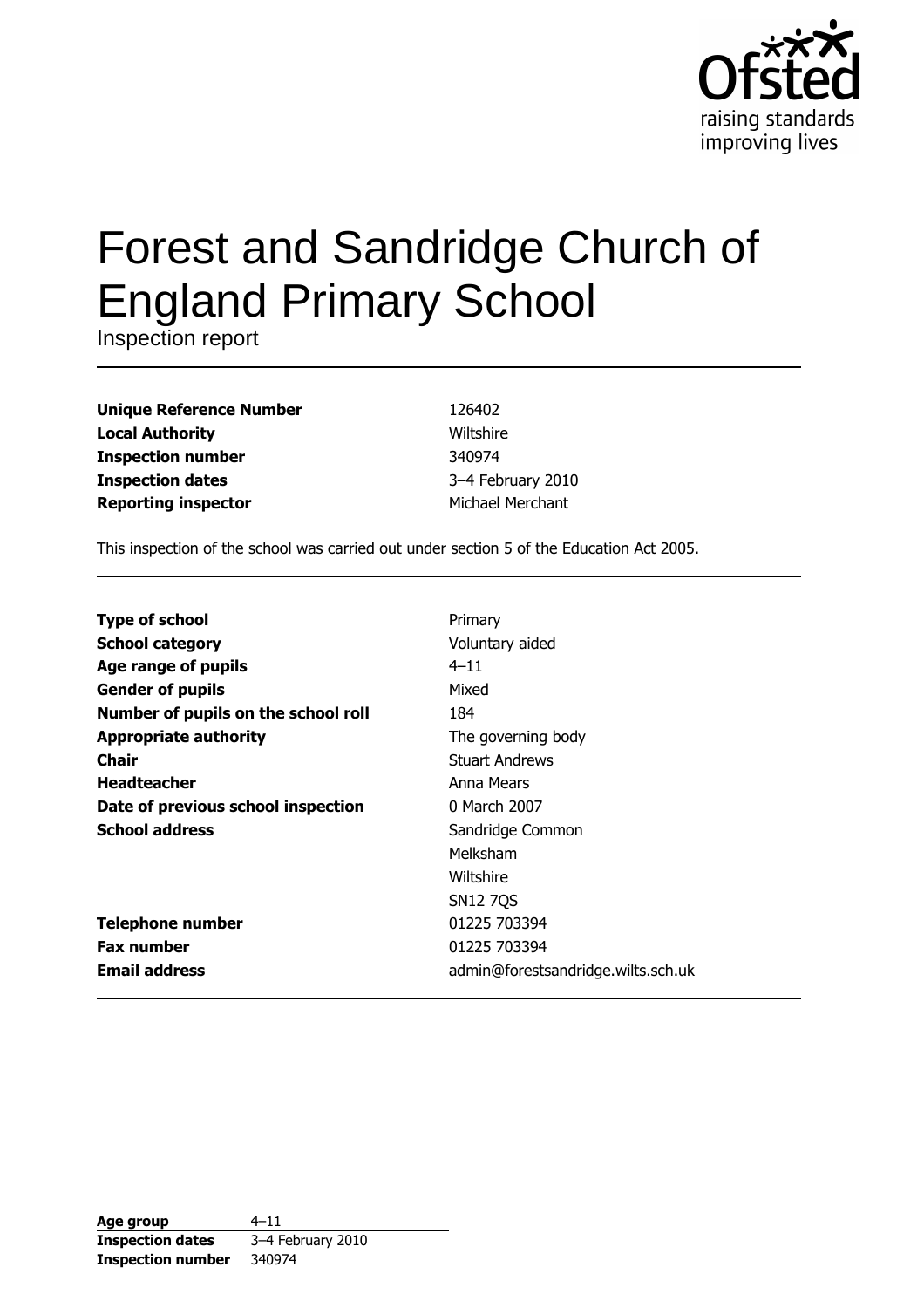The Office for Standards in Education, Children's Services and Skills (Ofsted) regulates and inspects to achieve excellence in the care of children and young people, and in education and skills for learners of all ages. It regulates and inspects childcare and children's social care, and inspects the Children and Family Court Advisory Support Service (Cafcass), schools, colleges, initial teacher training, work-based learning and skills training, adult and community learning, and education and training in prisons and other secure establishments. It rates council children's services, and inspects services for looked after children, safeguarding and child protection.

Further copies of this report are obtainable from the school. Under the Education Act 2005, the school must provide a copy of this report free of charge to certain categories of people. A charge not exceeding the full cost of reproduction may be made for any other copies supplied.

If you would like a copy of this document in a different format, such as large print or Braille, please telephone 08456 404045, or email enquiries@ofsted.gov.uk.

You may copy all or parts of this document for non-commercial educational purposes, as long as you give details of the source and date of publication and do not alter the documentation in any way.

Royal Exchange Buildings St Ann's Square Manchester M2 7LA T: 08456 404045 Textphone: 0161 618 8524 E: enquiries@ofsted.gov.uk W: www.ofsted.gov.uk © Crown copyright 2010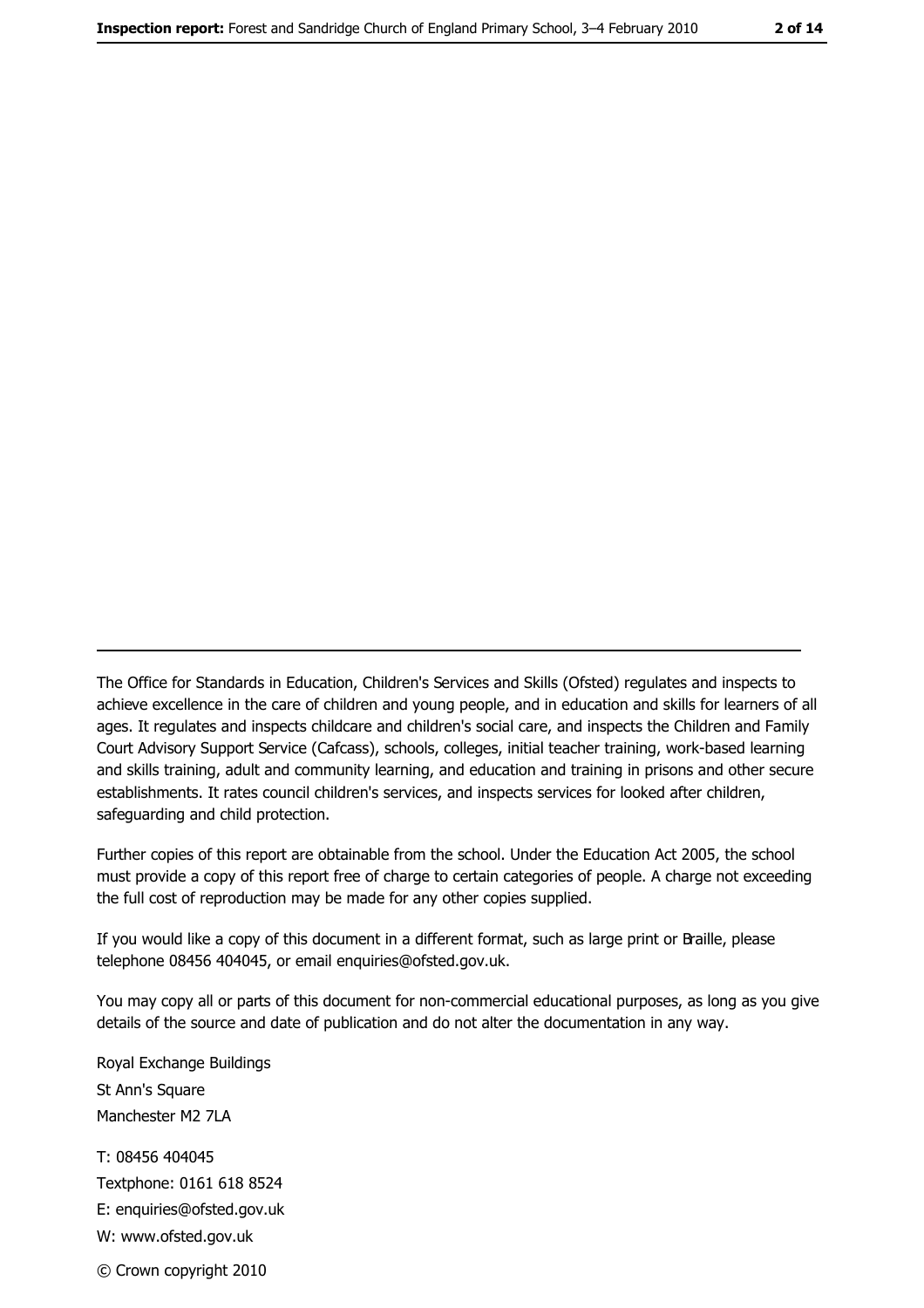# **Introduction**

This inspection was carried out by three additional inspectors. The inspectors spent 75% of their time looking at learning, visited 14 lessons and observed 9 teachers. They held meetings with governors, staff and groups of pupils. They also talked to some parents and carers who were present at the start and finish of the school day. They observed the school's work, and looked at its improvement plan, data on pupils' progress, records of the monitoring of the quality of teaching, and a range of school policies. They also analysed questionnaires received from 110 parents and carers and 100 pupils.

The inspection team reviewed many aspects of the school's work. It looked in detail at the following:

- pupils' attainment and progress, particularly higher attaining pupils and those with  $\blacksquare$ special educational needs and/or disabilities
- how well the teaching takes account of the needs of groups and individuals,  $\blacksquare$ particularly higher attaining pupils and how well teachers help all pupils to improve their work
- how well the school meets its obligations to promote community cohesion and  $\blacksquare$ fosters an appreciation and awareness of other cultures.

# **Information about the school**

The school is smaller in size than the average primary schools. The overwhelming majority of pupils are of White British heritage and the proportion of pupils whose first language is other than English is very low. The number of pupils eligible for free school meals is below average. Those pupils identified as having special educational needs and/or disabilities, mainly behavioural, emotional and social difficulties, is below average, as is the number of pupils with a statement of educational needs. The school achieved the International Schools award in 2007 and Healthy Schools award in 2004.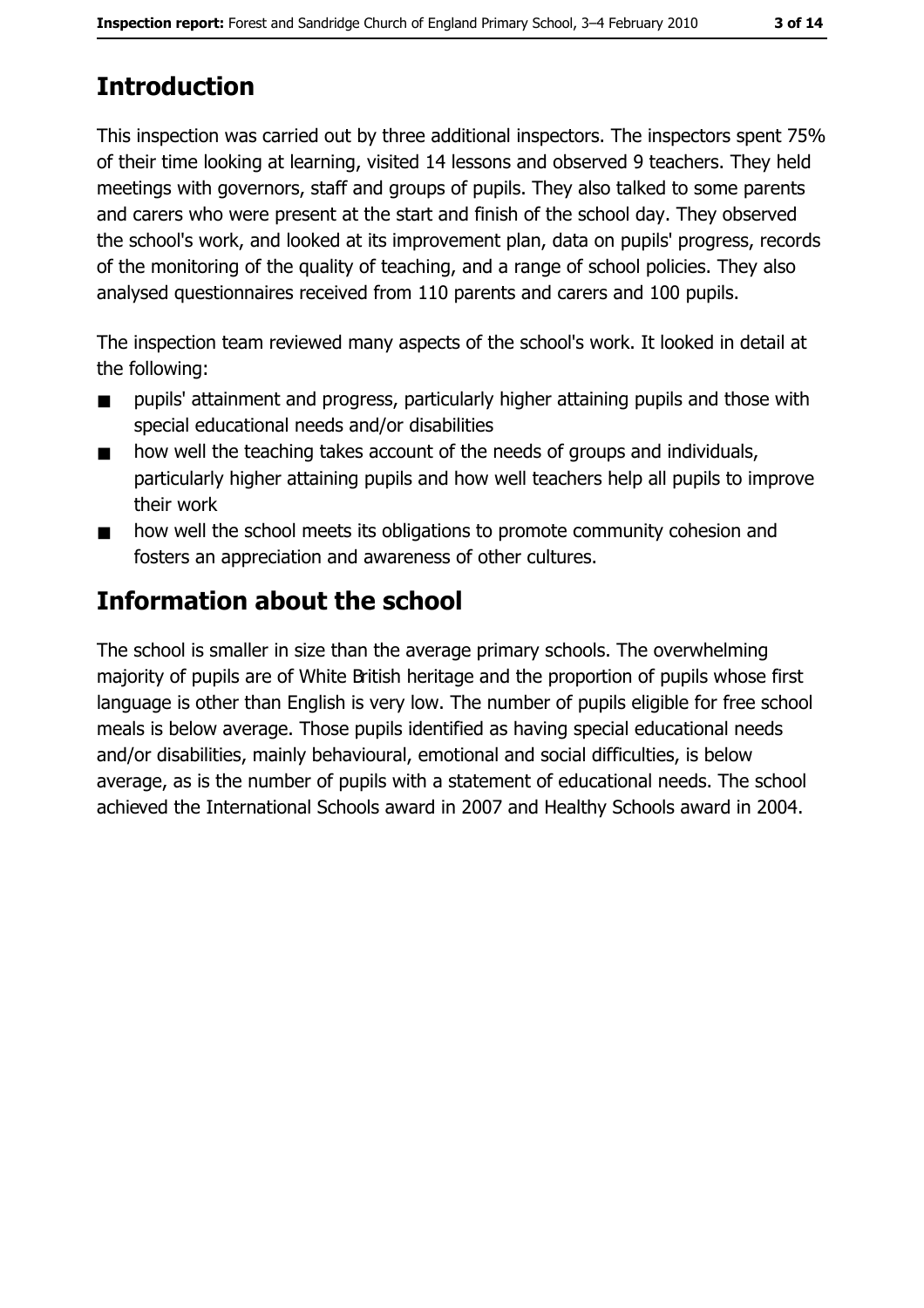# **Inspection judgements**

# Overall effectiveness: how good is the school?

### The school's capacity for sustained improvement

# **Main findings**

This is a good school. It is steadily improving and serves its community well. One parent spoke for many by saying, 'This is a great school, where staff and pupils interact well together to create a positive place for learning.' Pupils achieve well, not just because teaching and learning are good, and often excellent, but also because they are encouraged to see their potential and are given the self-confidence to work hard and aim high.

One reason for the school's success is the drive and ambition of the headteacher, which is shared by all staff and governors. There is a strong sense of teamwork and pride in what has already been achieved, coupled with a total absence of complacency. School self-evaluation is accurate. Most importantly, the school knows exactly what to do further to sustain its journey towards excellence and this, together with the successful action leaders have taken to ensure improvement since the last inspection, means the capacity to further improve is good.

The great majority of pupils are being actively challenged and supported well, so that progress through the school is good and attainment is above average by Year 6. Pupils with special educational needs and/or disabilities make good, and often very good, progress. The attainment of some high attaining pupils, however, especially in English, is not as high as it could be. Sensitive and watchful pastoral care ensures that by the time pupils leave at the end of Year 6, they are confident, well-rounded young people, ready to play their full part in the world beyond school. Behaviour is outstanding and pupils have a very high regard for both their classmates and for the adults who work with them.

Teachers ensure that when pupils get to school, they are very well motivated and are eager to contribute to lessons. Teachers mark books carefully and regularly but there is inconsistency in the advice they give to pupils as to how to improve their work. Staff recognise that there is still some way to go to make the fullest use of assessment data to ensure that the tasks they set in lessons provide maximum challenge for high-flying pupils. Limited opportunities for these pupils to practise lengthy pieces of writing and solve mathematical problems prevent more of them reaching the highest levels. The school's promotion of community cohesion has focused on the pupils' own, local and international communities. Links with people in other parts of the country that are different to their own community are not as strong as they should be and pupils do not have sufficient awareness of others from contrasting backgrounds. This is why the promotion of community cohesion is satisfactory rather than good.

| 7 |
|---|
| ♪ |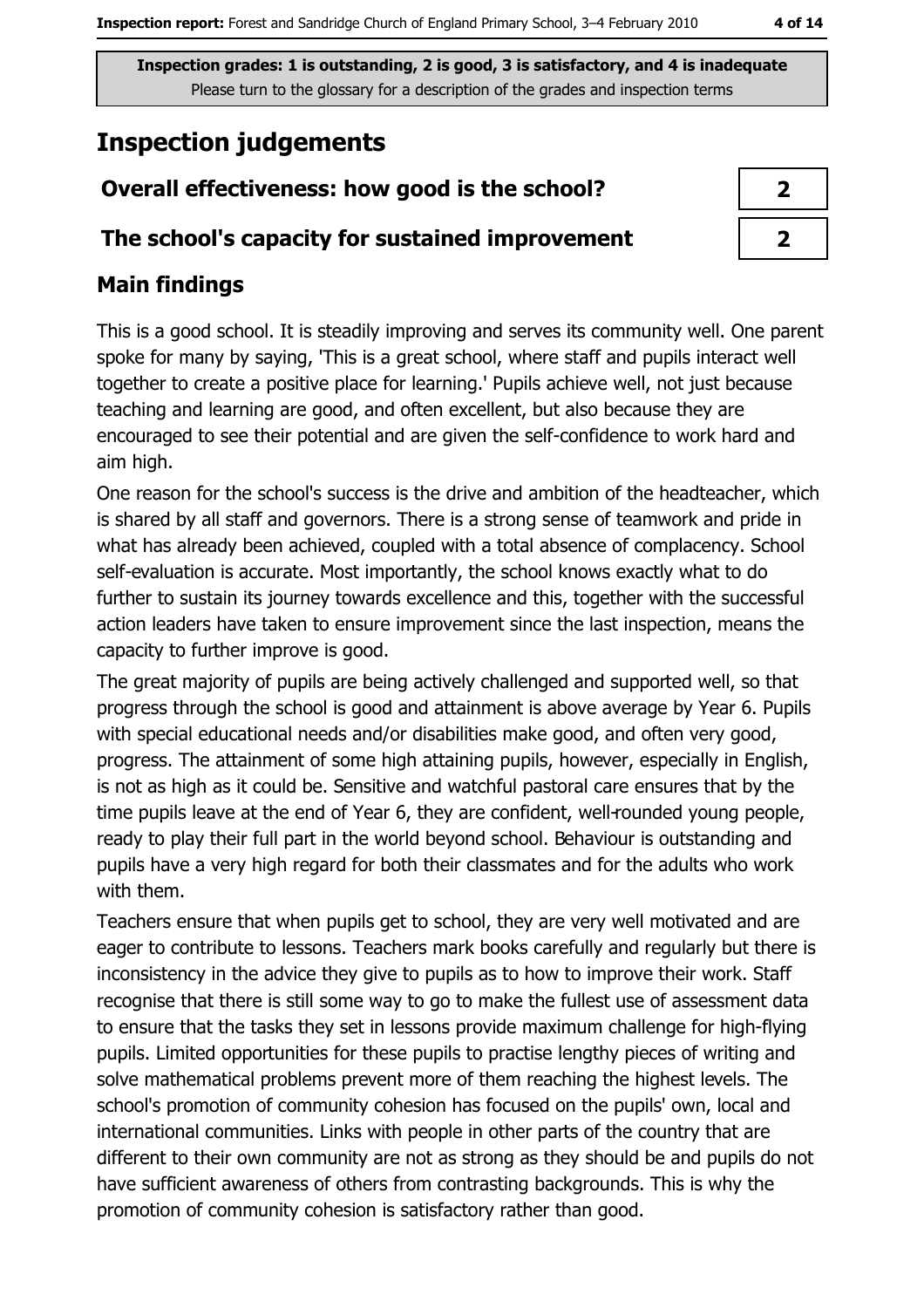# What does the school need to do to improve further?

- Raise the attainment of higher attaining pupils in English and mathematics by:  $\blacksquare$ 
	- providing more opportunities for pupils to practise extended writing on a wide range of topics
	- planning more activities to help refine pupils' problem solving skills in mathematics.
- Improve the quality of teaching and learning so that it is consistently good or better  $\blacksquare$ in the great majority of lessons by:
	- ensuring that teachers specifically plan for and extend the learning of the highest attainers
	- making sure that teachers' marking consistently gives pupils a clear idea of what they need to do to improve further.
- Extend the school's work on promoting community cohesion in the wider  $\blacksquare$ community, beyond the school and immediate locality, by increasing the opportunities for pupils to gain first-hand experience of communities different from their own.
- A realistic timescale to complete the objectives above will be by April 2011.  $\blacksquare$

# **Outcomes for individuals and groups of pupils**

The work seen by inspectors in lessons confirms the overall picture of good and improving progress, with pupils increasingly able to work at levels expected for their age as they move up the school. Pupils begin school with skills and abilities that are below average and they achieve well because most teachers expect much of their pupils and explain complicated ideas well. Progress was seen to be good for most groups of pupils. In an outstanding numeracy lesson in Year 6, pupils were seen by inspectors to be learning at an exceptional pace because of the teacher's immensely high expectations and the challenging tasks set. Progress is relatively slower in writing and problem solving abilities for some higher attaining pupils across the school.

The school works effectively to support pupils with special educational needs and/or disabilities. Detailed plans to support these groups, coupled with timely interventions of learning assistants, ensure that they make similar progress to that of their classmates. Pupils greatly enjoy school. Their very well-developed understanding of right and wrong and appreciation and enjoyment of the wonders of life around them, is reflected in their exemplary behaviour. Relationships are happy and harmonious and support the calm and purposeful atmosphere observed by inspectors in all classes. A striking feature that the pupils displayed at all times was the caring way they look after each other. In discussions with pupils, the older ones made sure the younger ones had their chance to speak; the way pupils treat each other and speak to adults with such kindness and respect was a pleasure to witness. Pupils' impressive social and interpersonal skills, together with secure and improving standards in the key skills of mathematics and

 $\overline{2}$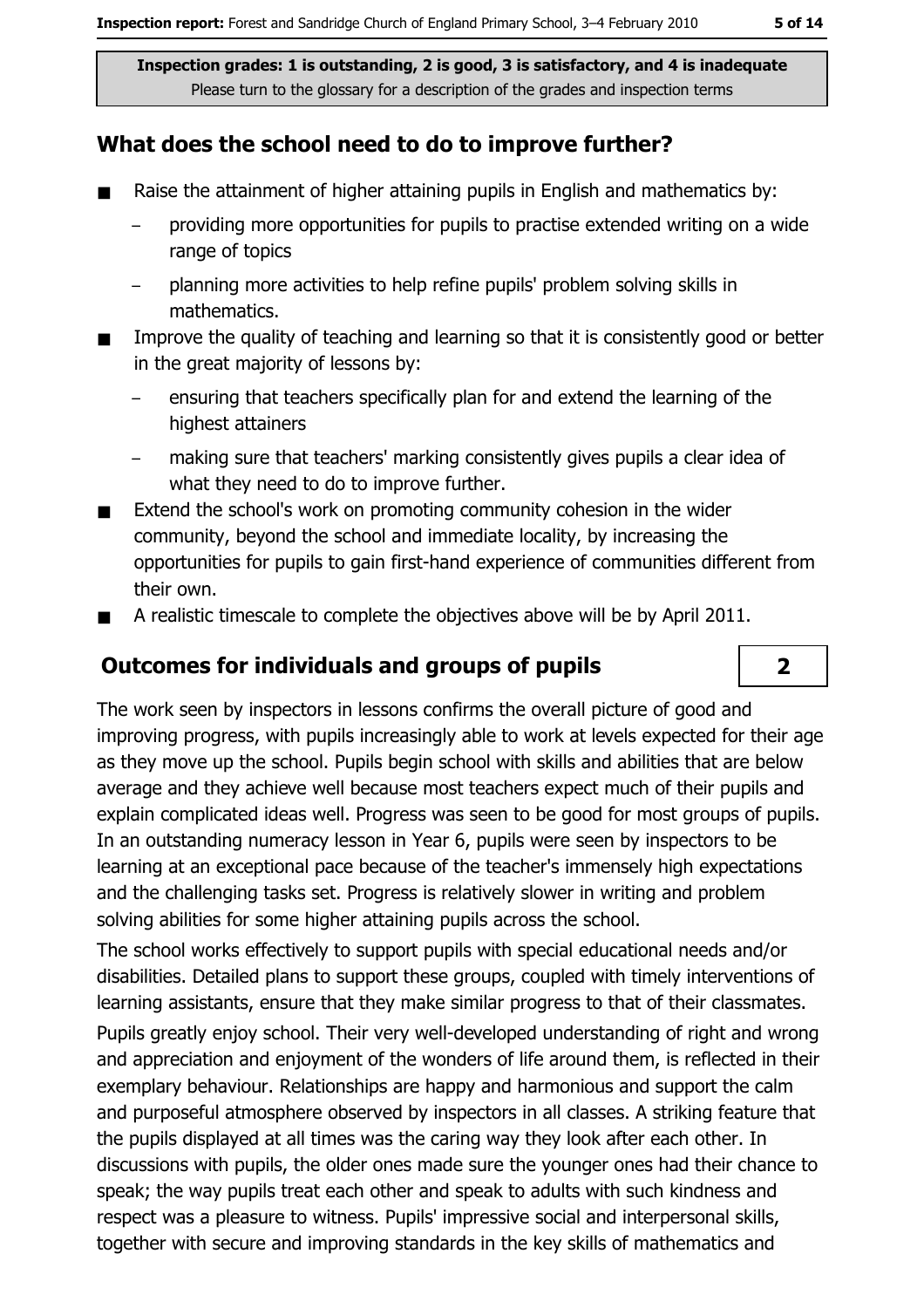English, mean that they are well prepared for the next stages of their lives.

These are the grades for pupils' outcomes

| Pupils' achievement and the extent to which they enjoy their learning                                                     |                         |
|---------------------------------------------------------------------------------------------------------------------------|-------------------------|
| Taking into account:<br>Pupils' attainment <sup>1</sup>                                                                   | 3                       |
| The quality of pupils' learning and their progress                                                                        | $\overline{2}$          |
| The quality of learning for pupils with special educational needs and/or<br>disabilities and their progress               | $\overline{2}$          |
| The extent to which pupils feel safe                                                                                      | $\overline{\mathbf{2}}$ |
| <b>Pupils' behaviour</b>                                                                                                  | 1                       |
| The extent to which pupils adopt healthy lifestyles                                                                       | $\mathbf{2}$            |
| The extent to which pupils contribute to the school and wider community                                                   | $\overline{\mathbf{2}}$ |
| The extent to which pupils develop workplace and other skills that will<br>contribute to their future economic well-being | $\mathbf{2}$            |
| Taking into account:<br>Pupils' attendance <sup>1</sup>                                                                   | $\overline{2}$          |
| The extent of pupils' spiritual, moral, social and cultural development                                                   | 2                       |

### How effective is the provision?

The curriculum contributes positively to pupils' good learning and personal development. Learning is meaningful because the school carefully plans themes with strong links between subjects. Visits and visitors significantly enhance pupils' understanding of the wider world and make a valuable contribution to pupils' high levels of enjoyment. Extremely close and watchful support for vulnerable pupils and effective partnerships with outside agencies ensure that the needs of these pupils are well met. The school then ensures that exactly the right support is put in place to meet these different needs. There are effective links with parents and carers, and access to a range of other local agencies, should the need arise. The school has set up very thorough systems to check on pupils' progress and these are now used consistently well to ensure that none are in danger of falling behind and to enable teachers to set the next steps for each pupil's learning. This is not, however, always made explicit in teachers' marking of pupils' work. The quality of teaching and learning is good. Teachers are confident and knowledgeable

The grades for attainment and attendance are: 1 is high; 2 is above average; 3 is broadly average; and 4 is low.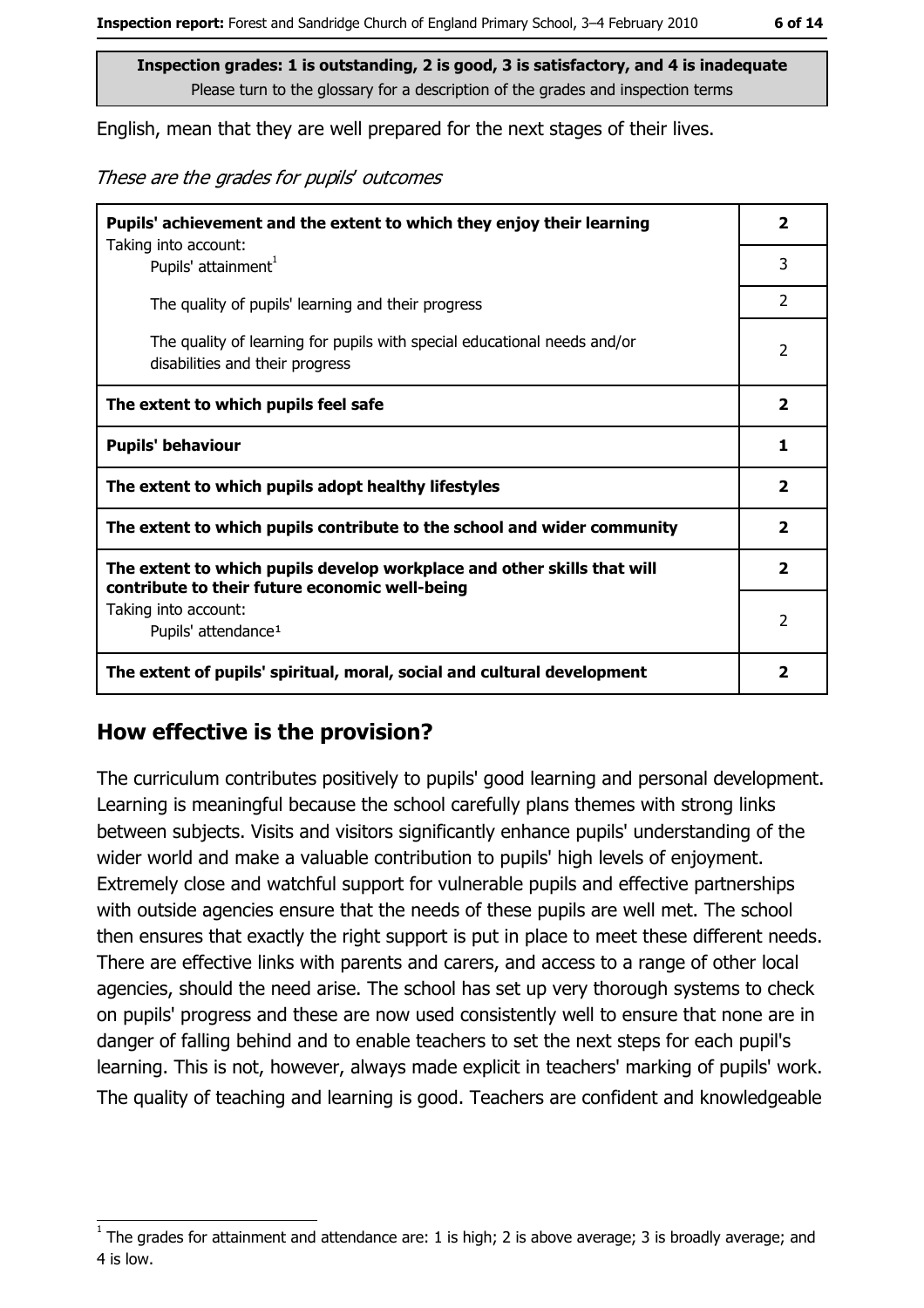and create a well-ordered and calm environment. Teachers are good at telling pupils exactly what they are expected to do in lessons and this helps them make sense of their learning. Adults ask perceptive questions and these help pupils to think and use more varied vocabulary in their answers. Where teaching is less effective, learning and progress is hampered because teachers do not set tasks that adequately match the range of abilities in the class or build on pupils' prior knowledge, with the result that some higher attaining pupils are not challenged enough.

These are the grades for the quality of provision

| The quality of teaching                                                                                    |  |
|------------------------------------------------------------------------------------------------------------|--|
| Taking into account:<br>The use of assessment to support learning                                          |  |
| The extent to which the curriculum meets pupils' needs, including, where<br>relevant, through partnerships |  |
| The effectiveness of care, guidance and support                                                            |  |

### How effective are leadership and management?

Clear sighted and strong leadership and management are at the heart of the school's success. The effective headteacher works tenaciously to improve pupils' educational opportunities. She communicates her high expectations persuasively to staff so that all have a shared sense of direction and feel part of a successful team. A climate has been created where everyone is trying hard to make the school even better. Consequently, teamwork is strong, staff morale is high and pupils' progress is accelerating. There is no hint of complacency and there is a determination from staff at all levels to sustain and build upon the many recent gains. In this way, the school promotes good equality for all pupils and makes sure there is no discrimination on any grounds.

Subject leaders fulfil their responsibilities very well. They are growing well into their roles and are actively involved in checking pupils' standards and progress in their respective areas. The governing body fulfils all its legal obligations and gives good attention to the welfare of pupils and staff, as all safeguarding arrangements were found to be effective at the time of the inspection. It holds the school to account well for its work. Leaders have worked tirelessly to ensure that pupils are developing into caring citizens who respect and value the views of others and that a set of common shared values is embedded in every child. Whilst there are positive features to the school's existing work on promoting community cohesion, within the school community itself for example, senior leaders are aware that some elements are not yet developed sufficiently. There are plans to forge links with other schools in more ethnically and socially diverse areas in England and to enhance other aspects of this work across the curriculum.

These are the grades for leadership and management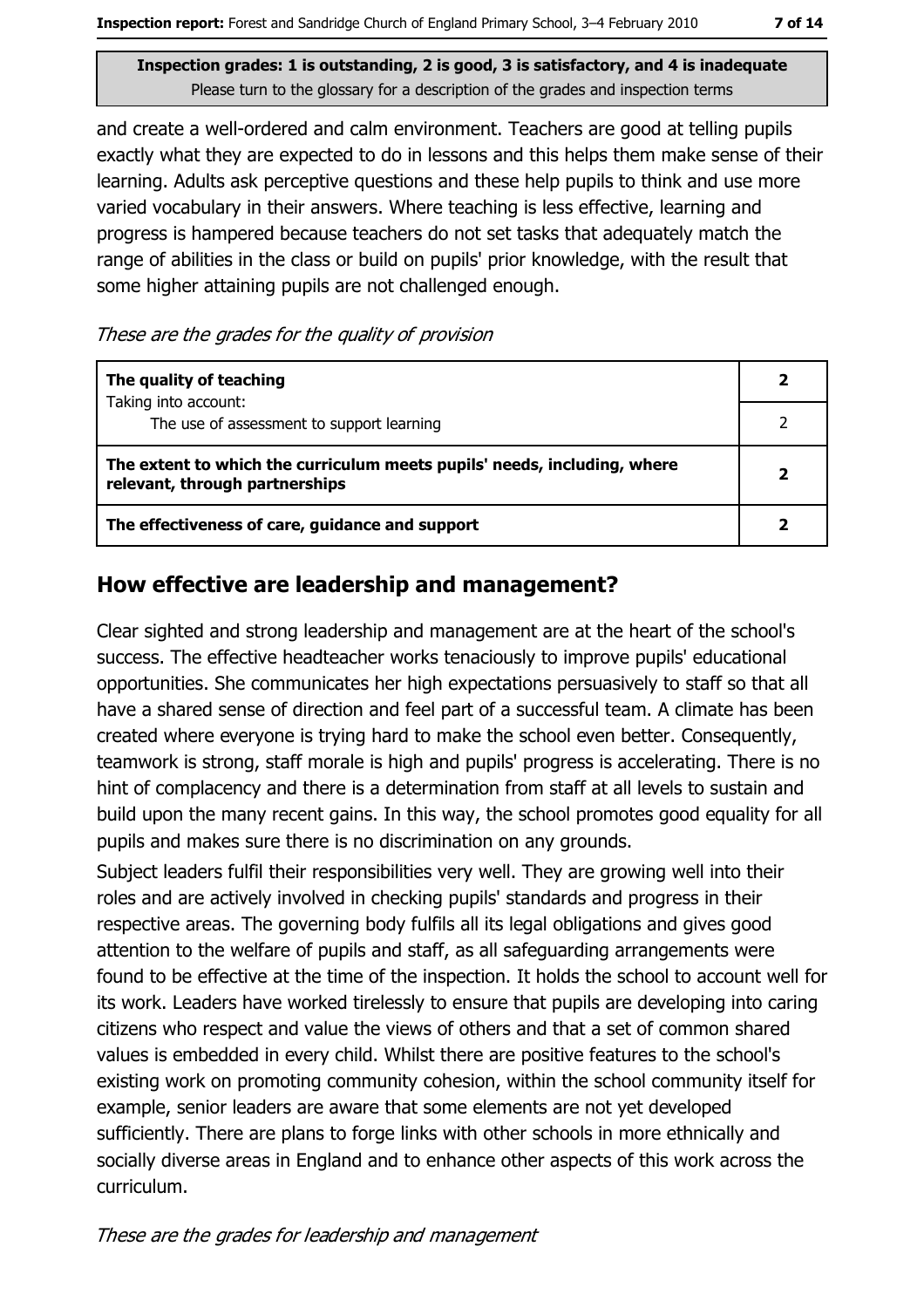| The effectiveness of leadership and management in embedding ambition and<br>driving improvement                                                                     | $\overline{\mathbf{2}}$ |
|---------------------------------------------------------------------------------------------------------------------------------------------------------------------|-------------------------|
| Taking into account:<br>The leadership and management of teaching and learning                                                                                      | 2                       |
| The effectiveness of the governing body in challenging and supporting the<br>school so that weaknesses are tackled decisively and statutory responsibilities<br>met | $\overline{\mathbf{2}}$ |
| The effectiveness of the school's engagement with parents and carers                                                                                                | $\overline{\mathbf{2}}$ |
| The effectiveness of partnerships in promoting learning and well-being                                                                                              | $\mathbf{2}$            |
| The effectiveness with which the school promotes equality of opportunity and<br>tackles discrimination                                                              | $\overline{\mathbf{2}}$ |
| The effectiveness of safeguarding procedures                                                                                                                        | $\overline{\mathbf{2}}$ |
| The effectiveness with which the school promotes community cohesion                                                                                                 | 3                       |
| The effectiveness with which the school deploys resources to achieve<br>value for money                                                                             | $\mathbf{2}$            |

# **Early Years Foundation Stage**

Good provision for the Reception class children enables them to achieve well and develop good independence. Children love coming to school and parents are very appreciative of the good start that their children receive in the Early Years Foundation Stage. Staff have created a safe, attractive environment in which the needs of all children are well met. Children make good progress from their starting points. This is because teaching is good and a team of well-qualified adults support the children skilfully by asking focused questions to develop their understanding. There is a good balance of activities led by adults and those from which children can choose. Children are developing excellent social skills because they are making choices and fostering independence through working with others. All adults make observations of children and carefully assess their learning. However, this information is not always shared well enough with parents for them to be fully involved in their children's next steps in learning. By the end of the Reception Year, most children are working securely towards the standards expected for their age in most areas. The Early Years Foundation Stage leader provides good leadership to her team. She has a very secure understanding of the early years curriculum and reviews her practice to ensure that all children receive high quality care and support.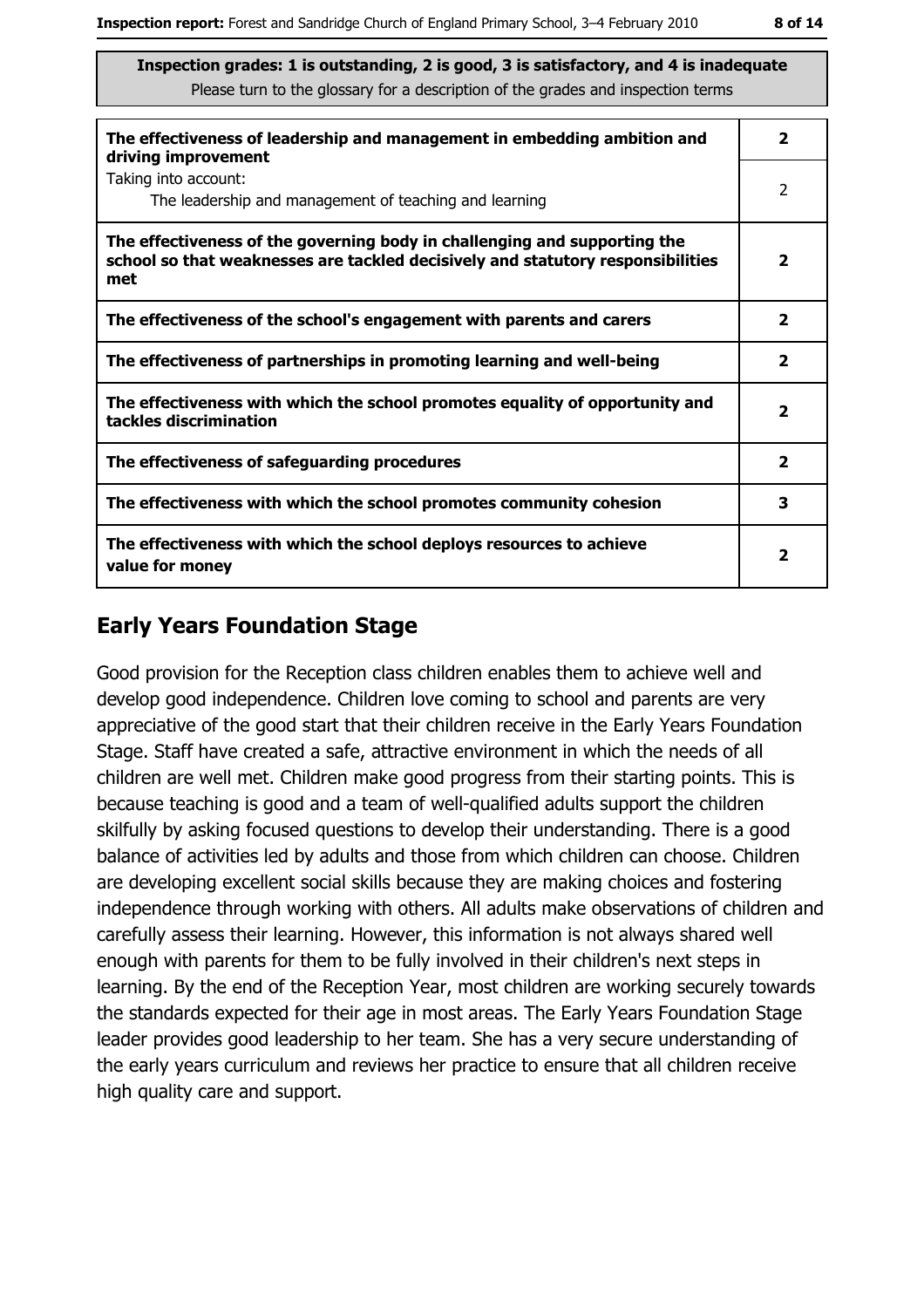These are the grades for the Early Years Foundation Stage

| <b>Overall effectiveness of the Early Years Foundation Stage</b>                             |   |
|----------------------------------------------------------------------------------------------|---|
| Taking into account:<br>Outcomes for children in the Early Years Foundation Stage            |   |
| The quality of provision in the Early Years Foundation Stage                                 |   |
| The effectiveness of leadership and management of the Early Years<br><b>Foundation Stage</b> | 2 |

### **Views of parents and carers**

The school and its headteacher clearly enjoy the confidence and support of those parents and carers who returned the questionnaire. A number of individual comments reflected the good quality care, support and guidance given to pupils, particularly to those with special educational needs and/or disabilities. The inspectors totally agree with these views. A very small minority of parents raised concerns regarding instances of inappropriate behaviour. Inspectors found behaviour in class and around the school to be exemplary, however.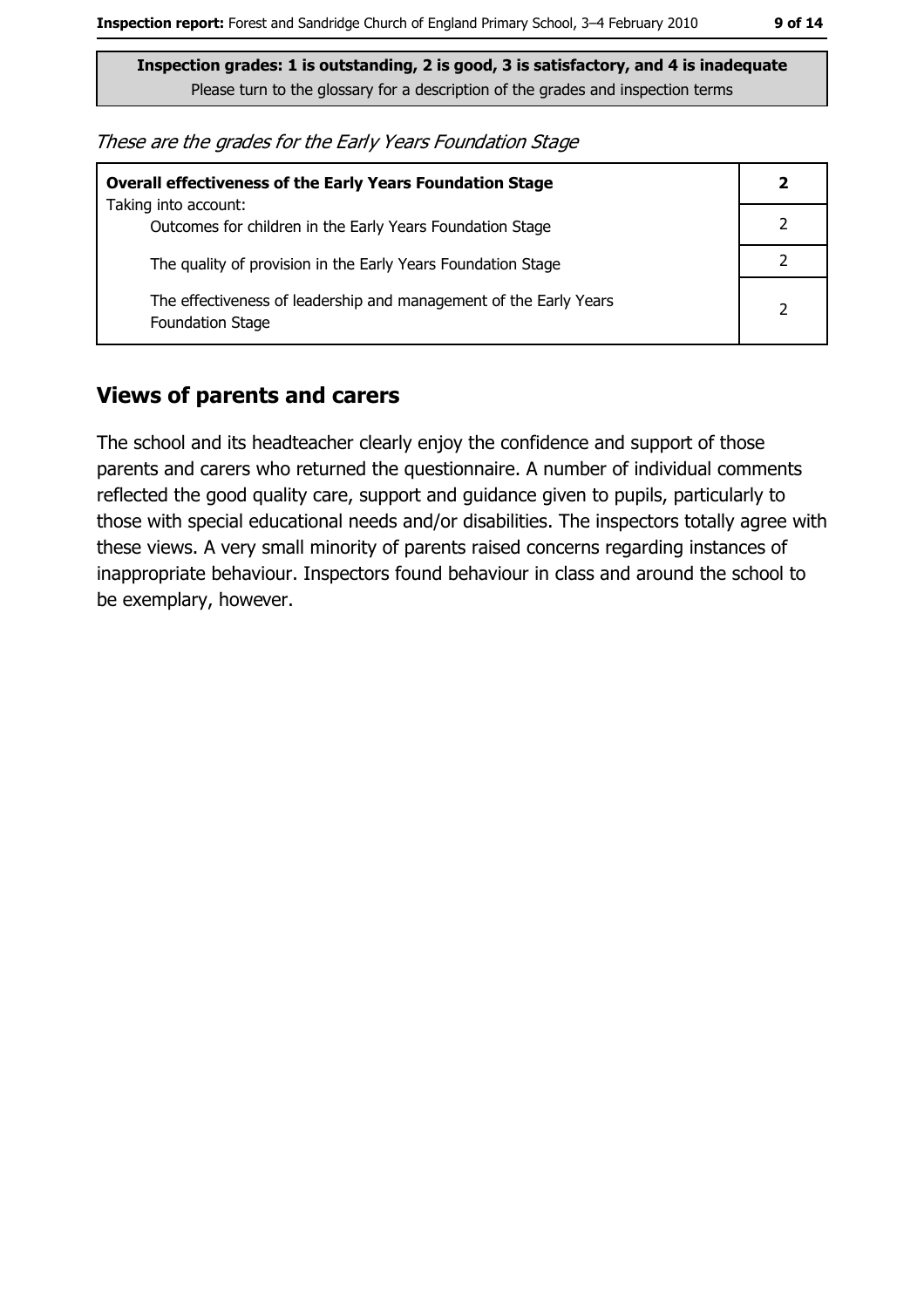#### Responses from parents and carers to Ofsted's questionnaire

Ofsted invited all the registered parents and carers of pupils registered at Forest and Sandridge Church of England School to complete a questionnaire about their views of the school.

In the questionnaire, parents and carers were asked to record how strongly they agreed with 13 statements about the school.

The inspection team received 110 completed questionnaires by the end of the on-site inspection. In total, there are 189 pupils registered at the school.

| <b>Statements</b>                                                                                                                                                                                                                                       | <b>Strongly</b><br><b>Agree</b> |               | <b>Agree</b> |               | <b>Disagree</b> |               | <b>Strongly</b><br>disagree |                  |
|---------------------------------------------------------------------------------------------------------------------------------------------------------------------------------------------------------------------------------------------------------|---------------------------------|---------------|--------------|---------------|-----------------|---------------|-----------------------------|------------------|
|                                                                                                                                                                                                                                                         | <b>Total</b>                    | $\frac{0}{0}$ | <b>Total</b> | $\frac{0}{0}$ | <b>Total</b>    | $\frac{0}{0}$ | <b>Total</b>                | $\frac{0}{0}$    |
| My child enjoys school                                                                                                                                                                                                                                  | 56                              | 51            | 53           | 48            | $\mathbf 0$     | $\Omega$      | $\mathbf{0}$                | 0                |
| The school keeps my child<br>safe                                                                                                                                                                                                                       | 69                              | 63            | 40           | 36            | $\mathbf 0$     | 0             | 0                           | $\mathbf 0$      |
| The school informs me<br>about my child's progress                                                                                                                                                                                                      | 52                              | 47            | 57           | 52            | $\mathbf{1}$    | $\mathbf{1}$  | 0                           | 0                |
| My child is making enough<br>progress at this school                                                                                                                                                                                                    | 51                              | 46            | 58           | 53            | $\mathbf{1}$    | $\mathbf{1}$  | 0                           | 0                |
| The teaching is good at this<br>school                                                                                                                                                                                                                  | 62                              | 56            | 47           | 43            | $\mathbf{1}$    | $\mathbf{1}$  | 0                           | 0                |
| The school helps me to<br>support my child's learning                                                                                                                                                                                                   | 47                              | 43            | 60           | 55            | $\mathbf{1}$    | $\mathbf{1}$  | 0                           | $\mathbf 0$      |
| The school helps my child to<br>have a healthy lifestyle                                                                                                                                                                                                | 39                              | 35            | 69           | 63            | $\mathbf 0$     | 0             | 0                           | $\mathbf 0$      |
| The school makes sure that<br>my child is well prepared for<br>the future (for example<br>changing year group,<br>changing school, and for<br>children who are finishing<br>school, entering further or<br>higher education, or<br>entering employment) | 48                              | 44            | 49           | 45            | $\overline{7}$  | 6             | $\mathbf 0$                 | $\mathbf 0$      |
| The school meets my child's<br>particular needs                                                                                                                                                                                                         | 51                              | 46            | 56           | 51            | $\overline{2}$  | 2             | 0                           | $\mathbf 0$      |
| The school deals effectively<br>with unacceptable behaviour                                                                                                                                                                                             | 40                              | 36            | 64           | 58            | $\mathbf 0$     | 0             | 4                           | 4                |
| The school takes account of<br>my suggestions and<br>concerns                                                                                                                                                                                           | 39                              | 35            | 65           | 59            | $\mathbf 0$     | 0             | 0                           | $\boldsymbol{0}$ |
| The school is led and<br>managed effectively                                                                                                                                                                                                            | 50                              | 45            | 60           | 55            | $\mathbf 0$     | $\mathbf 0$   | $\mathbf 0$                 | 0                |
| Overall, I am happy with my<br>child's experience at this<br>school                                                                                                                                                                                     | 62                              | 56            | 48           | 44            | $\pmb{0}$       | 0             | $\mathbf 0$                 | 0                |

The table above summarises the responses that parents and carers made to each statement. The percentages indicate the proportion of parents and carers giving that response out of the total number of completed questionnaires. Where one or more parents and carers chose not to answer a particular question, the percentages will not add up to 100%.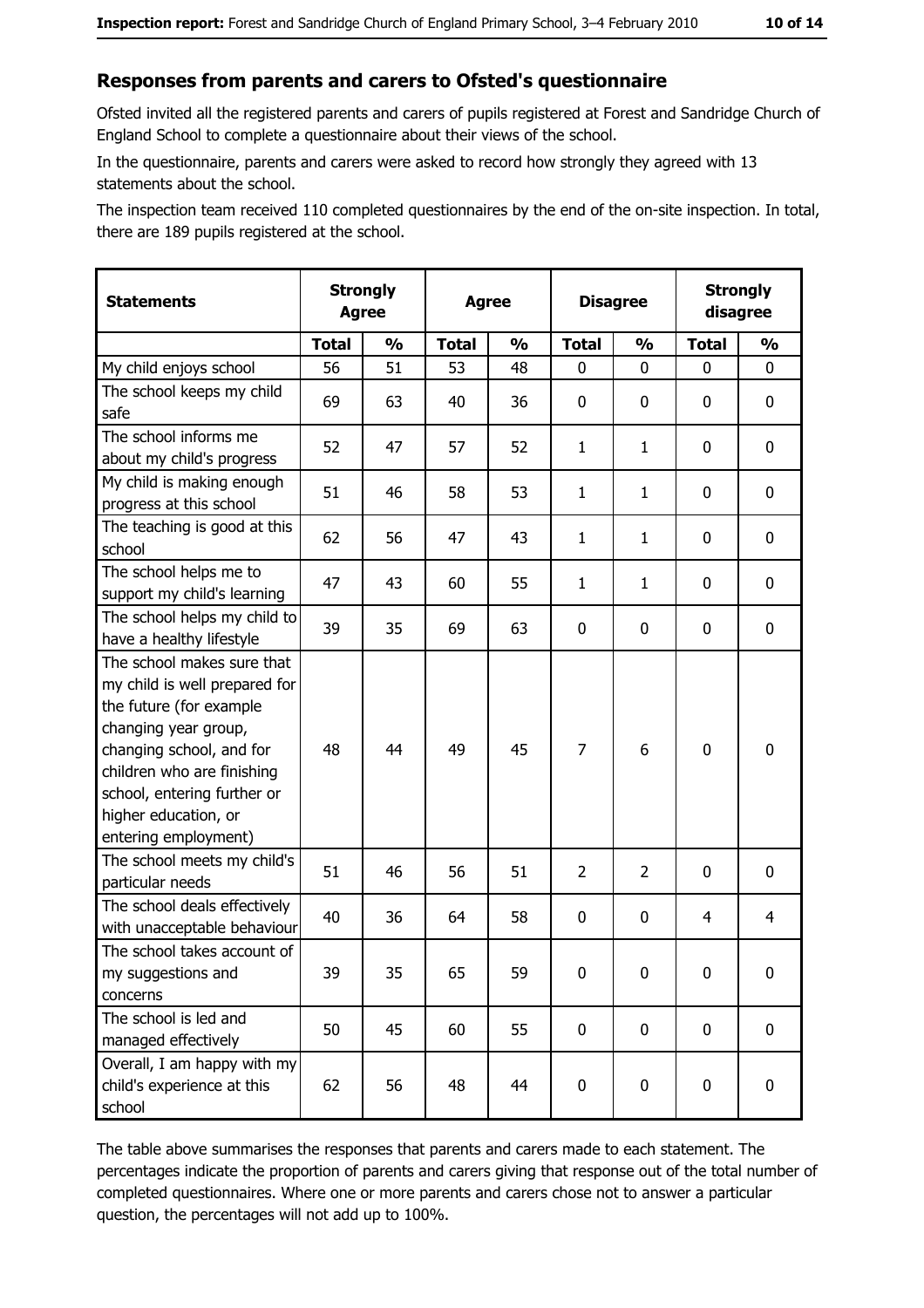# Glossary

| Grade   | <b>Judgement</b> | <b>Description</b>                                                                                                                                                                                                               |
|---------|------------------|----------------------------------------------------------------------------------------------------------------------------------------------------------------------------------------------------------------------------------|
| Grade 1 | Outstanding      | These features are highly effective. An oustanding<br>school provides exceptionally well for its pupils' needs.                                                                                                                  |
| Grade 2 | Good             | These are very positive features of a school. A school<br>that is good is serving its pupils well.                                                                                                                               |
| Grade 3 | Satisfactory     | These features are of reasonable quality. A satisfactory<br>school is providing adequately for its pupils.                                                                                                                       |
| Grade 4 | Inadequate       | These features are not of an acceptable standard. An<br>inadequate school needs to make significant<br>improvement in order to meet the needs of its pupils.<br>Ofsted inspectors will make further visits until it<br>improves. |

# What inspection judgements mean

### Overall effectiveness of schools inspected between September 2007 and July 2008

|                       | Overall effectiveness judgement (percentage of<br>schools) |      |                     |                   |
|-----------------------|------------------------------------------------------------|------|---------------------|-------------------|
| <b>Type of school</b> | <b>Outstanding</b>                                         | Good | <b>Satisfactory</b> | <b>Inadequate</b> |
| Nursery schools       | 39                                                         | 58   | 3                   | 0                 |
| Primary schools       | 13                                                         | 50   | 33                  | 4                 |
| Secondary schools     | 17                                                         | 40   | 34                  | 9                 |
| Sixth forms           | 18                                                         | 43   | 37                  | $\overline{2}$    |
| Special schools       | 26                                                         | 54   | 18                  | $\overline{2}$    |
| Pupil referral units  | 7                                                          | 55   | 30                  | 7                 |
| All schools           | 15                                                         | 49   | 32                  | 5                 |

New school inspection arrangements were introduced on 1 September 2009. This means that inspectors now make some additional judgements that were not made previously.

The data in the table above were reported in The Annual Report of Her Majesty's Chief Inspector of Education, Children's Services and Skills 2007/08.

Percentages are rounded and do not always add exactly to 100. Secondary school figures include those that have sixth forms, and sixth form figures include only the data specifically for sixth form inspection judgements.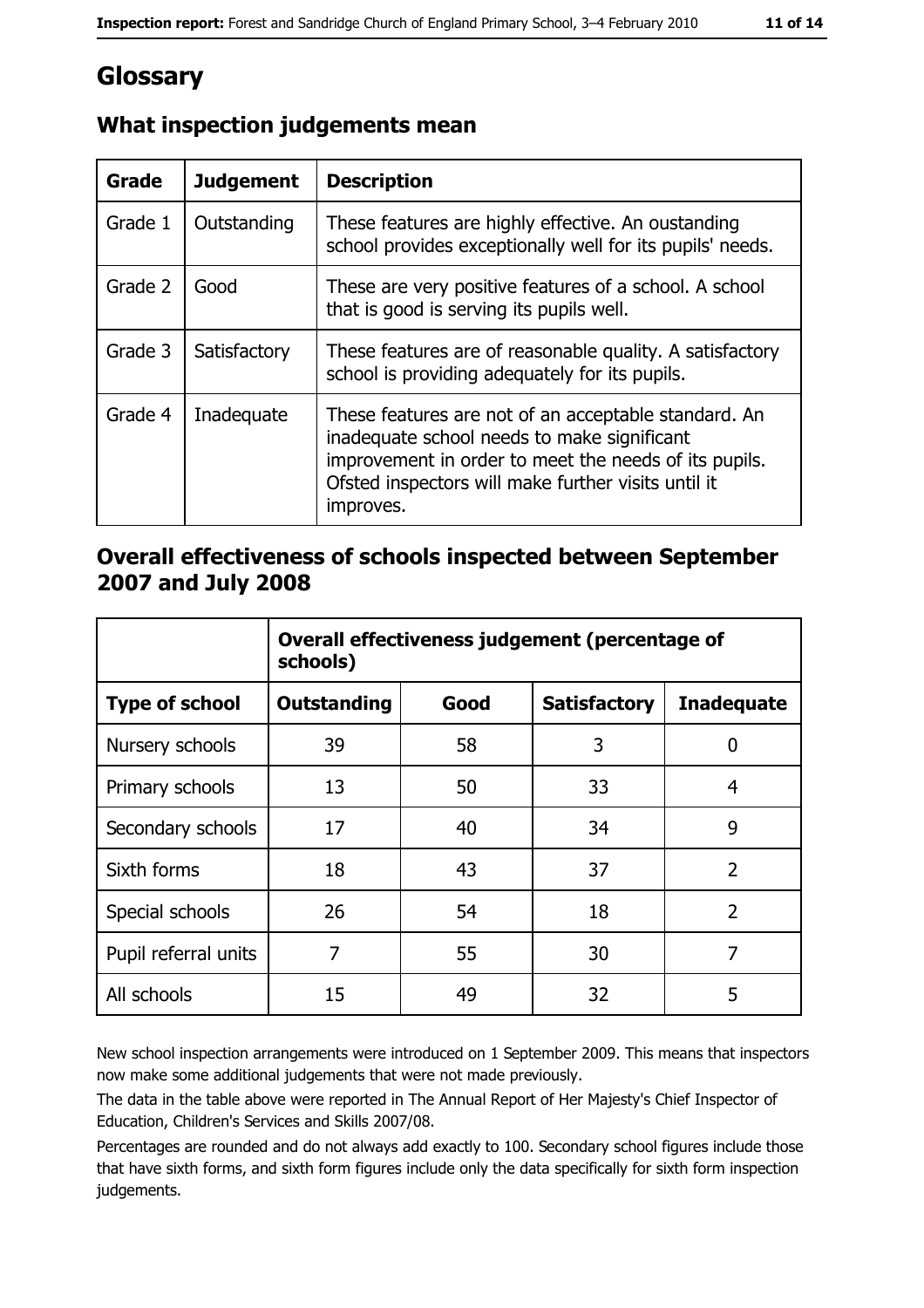# **Common terminology used by inspectors**

| Achievement:                  | the progress and success of a pupil in<br>their learning, development or training.                                                                                                                                                                                                                           |
|-------------------------------|--------------------------------------------------------------------------------------------------------------------------------------------------------------------------------------------------------------------------------------------------------------------------------------------------------------|
| Attainment:                   | the standard of the pupils' work shown by<br>test and examination results and in<br>lessons.                                                                                                                                                                                                                 |
| Capacity to improve:          | the proven ability of the school to<br>continue improving. Inspectors base this<br>judgement on what the school has<br>accomplished so far and on the quality of<br>its systems to maintain improvement.                                                                                                     |
| Leadership and management:    | the contribution of all the staff with<br>responsibilities, not just the headteacher,<br>to identifying priorities, directing and<br>motivating staff and running the school.                                                                                                                                |
| Learning:                     | how well pupils acquire knowledge,<br>develop their understanding, learn and<br>practise skills and are developing their<br>competence as learners.                                                                                                                                                          |
| <b>Overall effectiveness:</b> | inspectors form a judgement on a school's<br>overall effectiveness based on the findings<br>from their inspection of the school. The<br>following judgements, in particular,<br>influence what the overall effectiveness<br>judgement will be.                                                               |
|                               | The school's capacity for sustained<br>improvement.<br>Outcomes for individuals and groups<br>of pupils.<br>The quality of teaching.<br>The extent to which the curriculum<br>meets pupil's needs, including where<br>relevant, through partnerships.<br>The effectiveness of care, guidance<br>and support. |
| Progress:                     | the rate at which pupils are learning in<br>lessons and over longer periods of time. It<br>is often measured by comparing the<br>pupils' attainment at the end of a key<br>stage with their attainment when they<br>started.                                                                                 |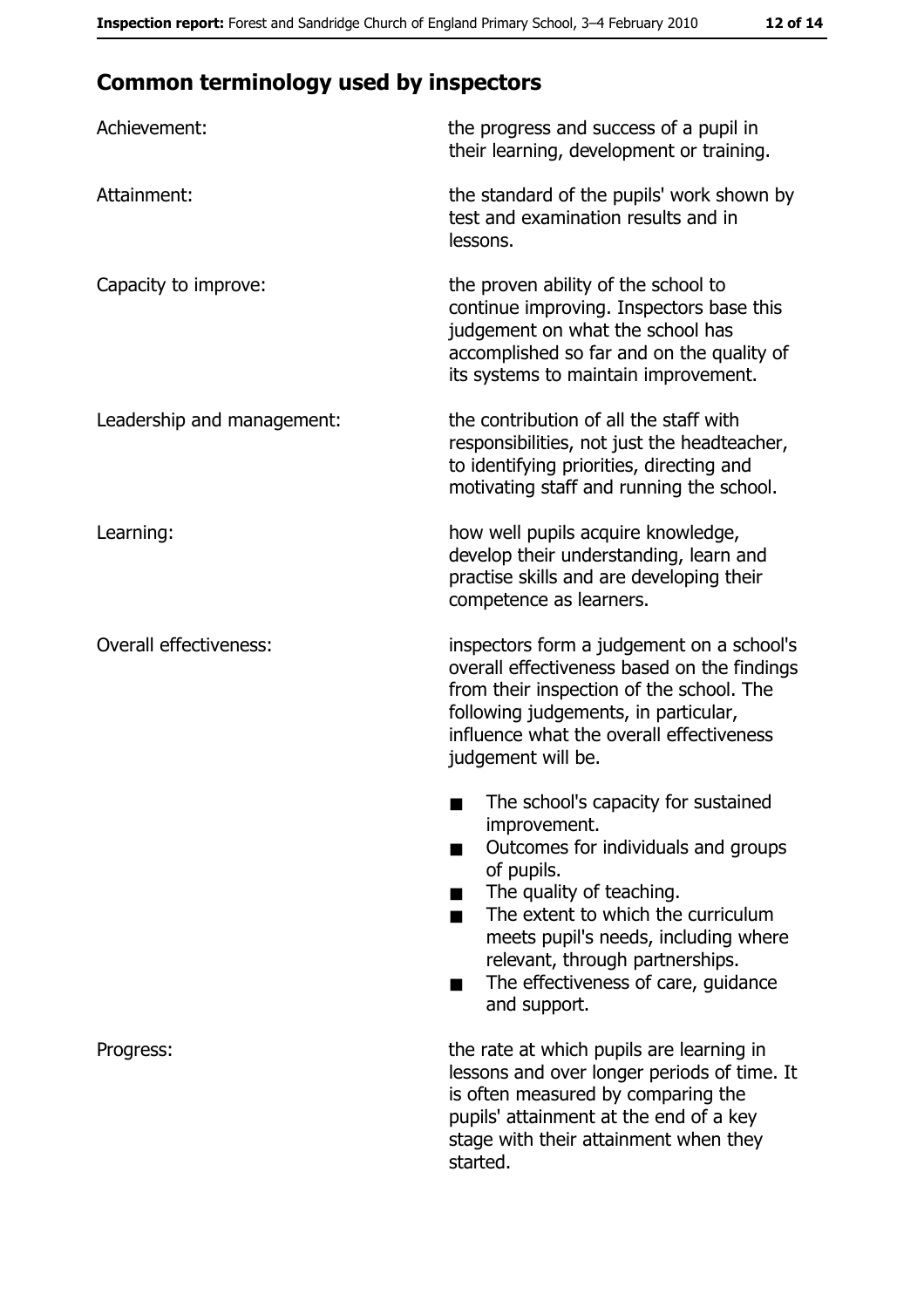This letter is provided for the school, parents and carers to share with their children. It describes Ofsted's main findings from the inspection of their school.



**Dear Pupils** 

Forest and Sandridge Church of England Primary School, Melksham SN12 7QS Thank you all for the warm welcome you gave to us when we visited your school recently. What a lovely two days we had! We enjoyed meeting and talking to you. Forest and Sandridge is a good school and you are right to be proud of it. Here are some of the really good things we found out about it.

- You behave impeccably around the school and in your classes and you look after  $\blacksquare$ each other so well. You relish working in groups and helping each other to learn and you readily help your classmates when they find things difficult.
- You make good progress as you move up through the school, and your  $\blacksquare$ achievement is getting better all the time. This is because your teachers teach you well and you also work very hard.
- Your teachers and teaching assistants take good care of you. They make sure that  $\blacksquare$ everyone feels safe and secure. They also give you a lot of advice about how you can improve your work.
- Your headteacher and all your other teachers know exactly how to make sure that your school continues to get even better.

To help them to do this, we have asked your school to do the following.

- Ensure that more of you gain higher levels in the national tests in English and  $\blacksquare$ mathematics at the end of Year 6 by giving you more practice at longer pieces of writing and solving problems.
- Make sure that all in all lessons, teachers plan activities for you that really make you  $\blacksquare$ think and that they give you clear advice as to how you can improve your work.
- Give you more opportunities to learn about the lives, values, customs and beliefs of  $\blacksquare$ communities in other parts of the United Kingdom.

I am sure that you will help them by always working hard and aiming really high.

Yours sincerely

**Michael Merchant** 

Lead Inspector